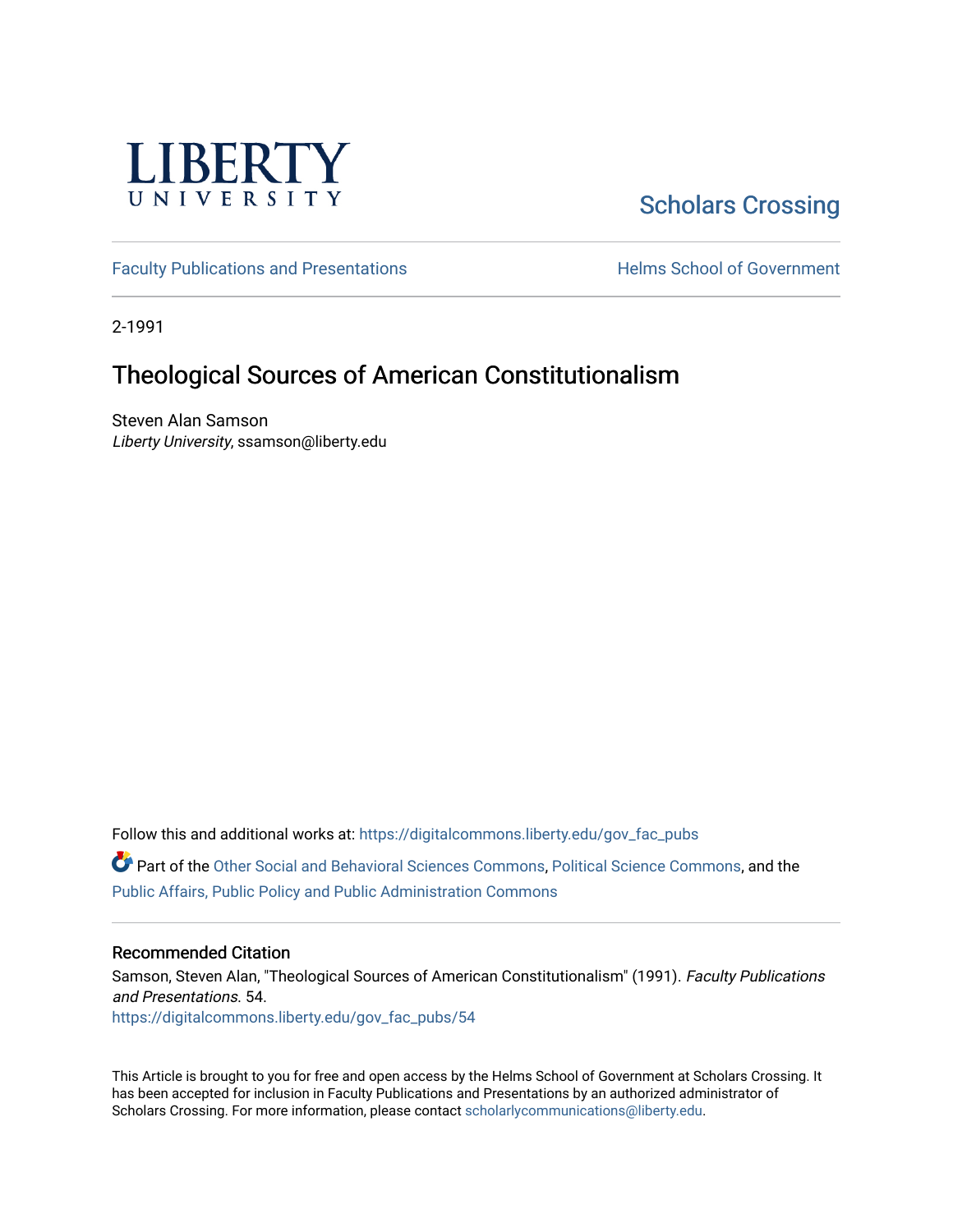could be withdrawn. Secession and active resistance could be used justifiably.

Why rehash such an old tale, one of history and political theory? Primarily, to learn from the South's mistake-it failed to fully utilize the historical precedent in its favor. The Southern understanding of localism rooted in the family, and national government being created by the states, was remarkably similar to the associational federalism in its earliest, most complete fonnas propounded by Althusius. An opportunity to revitalize the roots of the American compact was lost before and during the War for Southern Independence. Only by reviewing such lost opportunities can we avoid making similar mistakes in the future.

We thank the following who have kindly made contributions to this journal: Franc Amsen, R.B. Anderson, F.D. San Antonio, Craig Ashelford, Eugene A. Barham, B.L. Bercaw, Lemuel A. Boulware, S. A. Brandimore, Fred J. Brinkman, Daniel Brosnan, Margaret G. Browne, Franklin M. Buchta, Priscilla Buckley, Norman W. Bums, Donald Butkiewciz, E. Fred Campbell, Oscar L. Carey, Cliff Chambers, Thon ... sJ. Ciotola, Mrs. Harry B. Clow, WiRiam B. Coberly, Jr., Stephen Conway, T. Norman Van Cott, Timothy L. Cowen, G. Kingman Crosby, D.R. Daugherty, Donald P. Davis, Walts; S. Davis, Marshall E. Deaner, William A. Diehl, Gerry C. Dillon, Hoang van Duc, George A. Evans, Frank M. Farris, Jr., Gordon E. Fitzgerald, Garvon Incorporated, John C. Gibson, Gary . D. Gillespie, Grede Foundation, C. Lowell Harriss, Mark D. Vander Hart, Bernice A. Hartley, Mrs. S. L Hawkins, Bernard Heersink, C. Ellis Henican, Dale Henderson, Arthur Hills & Associates, AlfredJ. Hoffman, Richard Hoffmeister, Jack Hooley ,John A. Howard, John S. Howell, Bill Huffman, Mr. and Mrs. A.D. Hulings, Carolyn Hunter, Donald C. Ingram, International Resistive Company, Sue M. Jackson, Martin A. Janis. David S. Johnson, H.P. Johnson Jr., O. Guy Johnson, Robert W. Johnson, Walter H. Johnson. John W. Jones III, Edward J. Kenn, Robert E. Kersey, Bernard A. Koether, Norman L. Krause, H. F. Langenberg, E.A. Langhorst, William Law Foundation, J. Jaime Lizarraga, Robert D. Love, Jeanne M. loveless, Stanley E. Lull, Anthony Macropoulos, Mahadh Foundation, Margaret Rivers Fund, Marguerite Eyer Wilber Foundation, Paul W. Martin, Bruno J. Mauer, Gregor MacDonald, George H. McFadden, Roger J. Mcinerny, Mildred McKneely, Medtronic, Timothy Menning, John R. Meyer, Mitchell & Scott Machine Company, Colman M. Mockler, Jr., Moore Foundation, A. Mozorsky. Stephanie Moussalli, Windsor B. Murley, Grover E. Murray, Evan P. Myers, Joseph F. Newhall. Esther Olson, Edmund A. Opitz, Raymond S. Page, Jr., D.B. Pehrson, Mr. and Mrs. Mark Richter, David Robinson, Odd K. Rovick, Eric Rush. John L. Ryan, Charles B. Sabiston, Jr., Andrew Van Sant, W. Ray Schneider, Bruce K. Shanahan, John M. Shank. Richard A. Shank, Howard A. Shaw, Gertrude F. Sierk, Joseph F. Simonet, Mr. and Mrs. William Skeath, Clyde A. Sluhan, David A. Smith, Harry Lee Smith, Thomas B. Smith, W. Graham Smith, Robert Sondgeroth, Clifford W. Stone, Ruth H. Stouter, R.E. Sullivan, Michael S. Swisher, R. L. Swoope, Tool Service Corporation, Daniel J. Torrance, Albert B. Vokal, Bob Wallace, Raymond A. Waser, Eugene Watson, V. Vander Weide, Robert O. Whitesell, J. S. Whittlesey, John S. Wiggins, Edward Wilson. Paul Wilcox, Chris J. WItting, Byron R. Wolford, Gilbert N. Woods, Emerson Wulling, Elena O. Zhand, and Hubert I. Ziman.

## 南德南德康特 医阿萨利克利克利克利克利克利克

## Theological Sources of American Constitutionalism

### Steven Alan Samson

*The men who wrote the U.s. Constitution were children* of *a re* 'i *"ious tradition* that *reached back two hundred years. Our author i3 .1ssociate Professor of Political Science at Hope College ,Michigan.* 

ast year, 1989, was the two hundredth anniversary of the French<br>Revolution: an event that some consider the beginning of the<br>modern era. Its historical proximity of 1789 to the American War<br>for independence of 1776 has lin ast year, 1989, was the two hundredth anniversary of the French Revolution: an event that some consider the beginning of the modem era. Its historical proximity of 1789 to the American War a generation ago, the Austrian-American political scientist, Peter Drucker. denied that the American Revolution was a revolution at all. Instead, he called it "a conservative counterrevolution."

The difference between the two events is reflected in the scope of the social, economic, and political changes—and in the casualty figures.

The French revolutionaries waged a total war on the Old Régime. Power was transferred from the monarchy to first one novel set of institutions, then another. At times it was vested in the hands of terrorists. Church, state, and the nobility were shaken to the core. Attempts were made to erase all traces of Christianity from the life of the people. It was the first great secular revolution.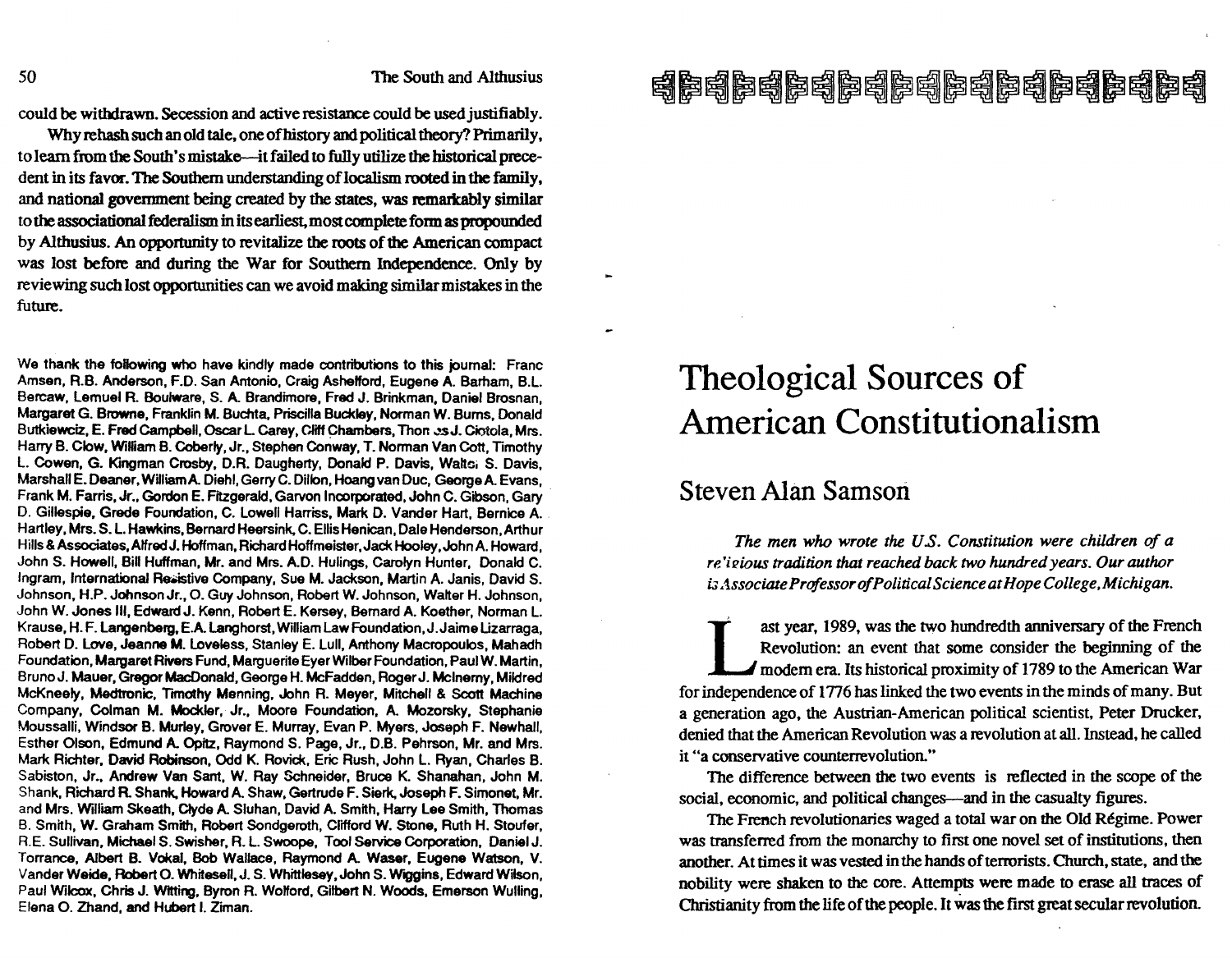Samson 53

The conservative nature and limited objectives of the American War for indeperidence. however. are difficult to appreciate apart from an understanding of the religious sentiments—the essentially biblical world-view-of the early colonists. To make such a statement is to invite debate in a continuing controversy. But apartfrom an acquaintance with some of the religious sources of our constitutional tradition, our understanding of the War of Independence and the Constitution of 1787 will be incomplete.

#### BIBLICAL LAW AND LIBERTY

From the start, the Bible was a primary source of colonial ideas about law and liberty. The Pilgrims drew sustenance from the Geneva Bible with its marginal notes. King James I was so persuaded ofits seditious irifluence, he had a new translation made with no marginal notes. This Authorized Version then came over with the Puritans.

In his study of colonial education, Lawrence Cremin stated that the Bible was "the single most important cultural influence in the lives of "Anglo-Americans" throughout the first century of settlement

Though the Bible had been richly valued for generations, it was not until the seventeenth century that it was widely read and studied. The message of Protestantism was that men could find in Scripture the means to salvation, the keys to good and evil, the rules by which to live, and the standards against which to measure the conduct of prince and pastor. And so men turned to the Bible with reverence and restless curiosity, finding there, not an abstruse exposition of high-flown principles, but an imaginative portrayal of the life of a historic people, contending in their families and communities with day-to-day problems of belief and conduct, freedom and authority, virtue and depravity.

The Bible was especially valued as a source of law and government. Its historical illustrations provided a practical foundation for government during the long period prior to independence when the colonies enjoyed relative peace and a high degree of self-government. Indeed, this was the case long before the influence of Enlightenment, rationalism, or the Whig interpretation of history modified the earlier Puritan concept of Biblical Commonwealth.

#### Covenantalism

As Protestants, the New England colonists in particular shared the Ref- :mnation belief that the basis of civil government is a covenant binding the ruler md the people. They put this belief into practice by inventing and developing the modern written constitution out of traditions of church covenants and compacts begun by Protestant dissenters in the late 1500s.

Originally, the *church covenant* was a fonnal agreement made "by members of a congregational church to constitute themselves as a distinct religious community." It rested on the consent of the members. who promised to walk. according to the rules of the Gospel and in confonnityto God's holy ordinances in mutual love and respect. The covenant was essentially an oath witnessed and secured by God.

In the political sphere, a *compact-like* the Mayflower Compact-was made specifically to fonn a new community or a new people. It was often at once a civil and a religious covenant secured both by God and the Crown, and based on the consent of the governed.

In England, an illustration of the covenant theory of government may be found in the writings of Rev . Samuel Rutherford, a seventeenth century Scottish Presbyterian whose ideas about resistance to tyranny were part of a tradition that linked the later views of John Locke and. Jo nathan Mayhew back to John Knox and even John Calvin.

The covenant betwixt the king and the people is clearly differenced from the king's covenant with the Lord, 2 Kings  $xi.17...$ . There was no necessity that this covenant should be made publicly before the people, if the king did not in the covenant tie and oblige himself to the people; nor needed to be made solemnly before the Lord in the house of God.

These words came out of the English Civil War of the 1640s and hearken back to political theories of the late Middle Ages and the Reformation. More than half a century earlier, similar sentiments were voice by Huguenot leaders following the Saint Bartholomew's Day Massacre in France. But the words of Samuel Rutherford also spring from a tradition dating back at least to the Magna Carta and the commentary of Bracton which placed the king beneath the law. Moreover, as the jurist Helen Silving has shown, the Magna Carta explicitly drew upon the example of what she tenned the "jurisprudence of the Old Testament."

The Magna Carta set forth a concept of rule of law that looked back to the Old Testament "law of the land" and forward to American innovations in the concepts oflimited government and consent of the governed. Even earlier than the Magna Carta. King Alfred the Great incorporated the Mosaic Law in his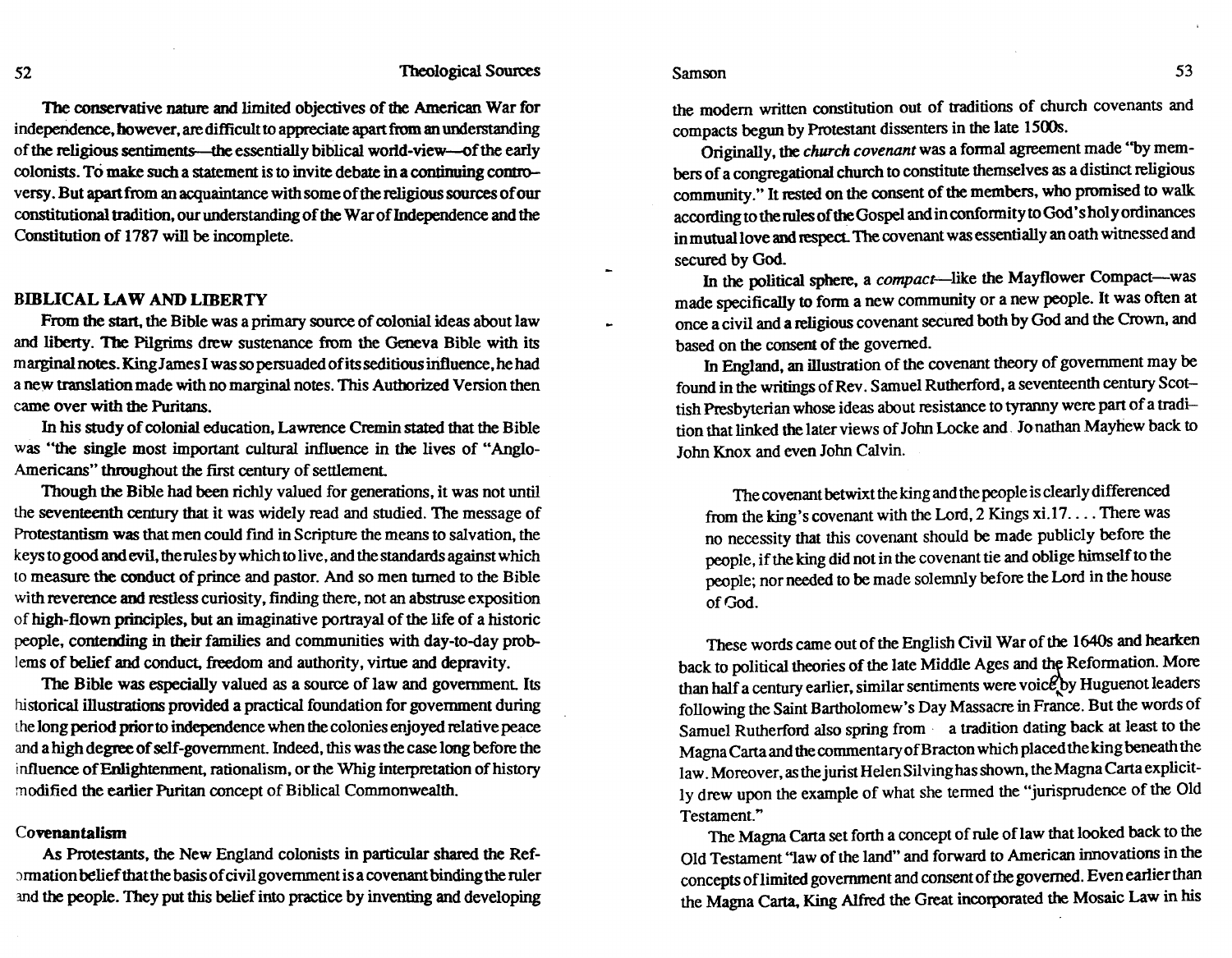#### Samson 55

Law Code, following the practice of early Celtic Church communities dating back at least to the time of Patrick.

#### Local Self-Government

How did this covenant tradition translate into actual political practice? Here we may turn, first of all, to the American tradition of local self-government. Unlike the Spanish and French colonists, the British colonists were originally granted a large measure of local self-government under their charters. although they remained nominally under the control of a board of directors. But time, distance, wilderness hardships, and-finally-the English Civil War increasingly compelled the colonists to rely upon themselves.

As early as 1606, the Virginia Charter acknowledged that the American colonists took with them their rights as English citizens. Although they brought their civilization with them. as with the fictional figure of Robinson Crusoe necessity proved the mother of invention. This pattern of chartered selfgovernment later culminated in full-fledged charter-constitution, such as the Connecticut Charter of 1662 and the Rhode Island Charter of 1663.

#### Constitutionalism

The invention of the constitution may be credited to an even earlier period. By the year 1641, American colonists had already developed the earliest true constitutions: specifically the Pilgrim Code of Law and the Fundamental Orders of Connecticut. In addition, we may see an early bill of rights in the Massachusetts Body of Liberties. We may also find federal structures in the Connecticut, New Haven, and Rhode Island colonies as towns joined together to fonn colonial governments.

Already in 1629, the Mayflower Compact had created a "civil Body Politick" for the stated purpose of "glorifying God, advancing the Christian religion, honoring king and country, and valuing justice, equality, and the common good." This same "combination," as it was later called, was incorporated, along with the Masschusetts Charter of 1629, in the Pilgrim Code of Law of 1637. All these innovations occurred half a century before John Locke wrote his Treatises on Civil Government. They occurred, for the most part. even before the English Civil War broke out and further isolated the colonists.

#### Federalism

Let us take a closer look at one of these innovations. Federalism, as it is associated with the Constitution of 1787, is considered by many scholars to be

America's most important original contribution to political theory. The word "federal" derives form a Latin root meaning "covenant." In practice, it means that jurisdiction is divided between a centtal govemmentandlocal governments, which was fairly common in the northern colonies. In principle, it is derived from a theological tradition that recognizes that all authority derives from God. so that sovereignty on earth must be divided. Thus federalism. which pennits the formation of larger units of government, also helps limit the power of government

Historians often comment on the fact that communication between the American colonies was, at best, rudimentary before the 1740s and 1750s. This may have contributed to the common assumption that American political ideas were for the most part derived from English and European antecedents. But that does not appear to have been the case, as these illustrations suggest. What is even more remaricable, many of these constitutional practices apparently developed independently of each other in the middle and southern colonies, as well.

The political scientist Donald Lutz argues that ''the gradual convergence of a number of peoples into one is too easily explained by a common language, a common background of English legal and political institutions, and a common enemy in the fonn of a mother country perceived as having grown too domineering." He has observed that "many Americans viewed themselves as ,essentially self-governing long before the break with Britain, and even prior to wanting independence."

#### Influence of Calvinism

If true. this perception raises a question that begs for an answer. What beliefs and practices did the colonists have in common that might account for the growth of a new constitutional tradition? One thing most had in common, along with a large degree of local self-government, was adherence to a Calvinistic fonn of Christianity. The Plymouth Pilgrims were Calvinistic Separatists who broke with the Church of England, which in tum was governed by the largely Calvinistic Thirty-Nine Articles. The Puritans who came to America were non-separating congregationalists who sought to refonn the Elizabethari Settlement. In addition to Anglican, communities of Scottish and Scotch-Irish Presbyterians, French Huguenots, and Dutch Refonned settlers were scattered through the middle colonies and parts of the southern colonies.

Lutz and other scholars associated with the Temple University's Center for the Study of Federalism have concluded, after a close examination of dozens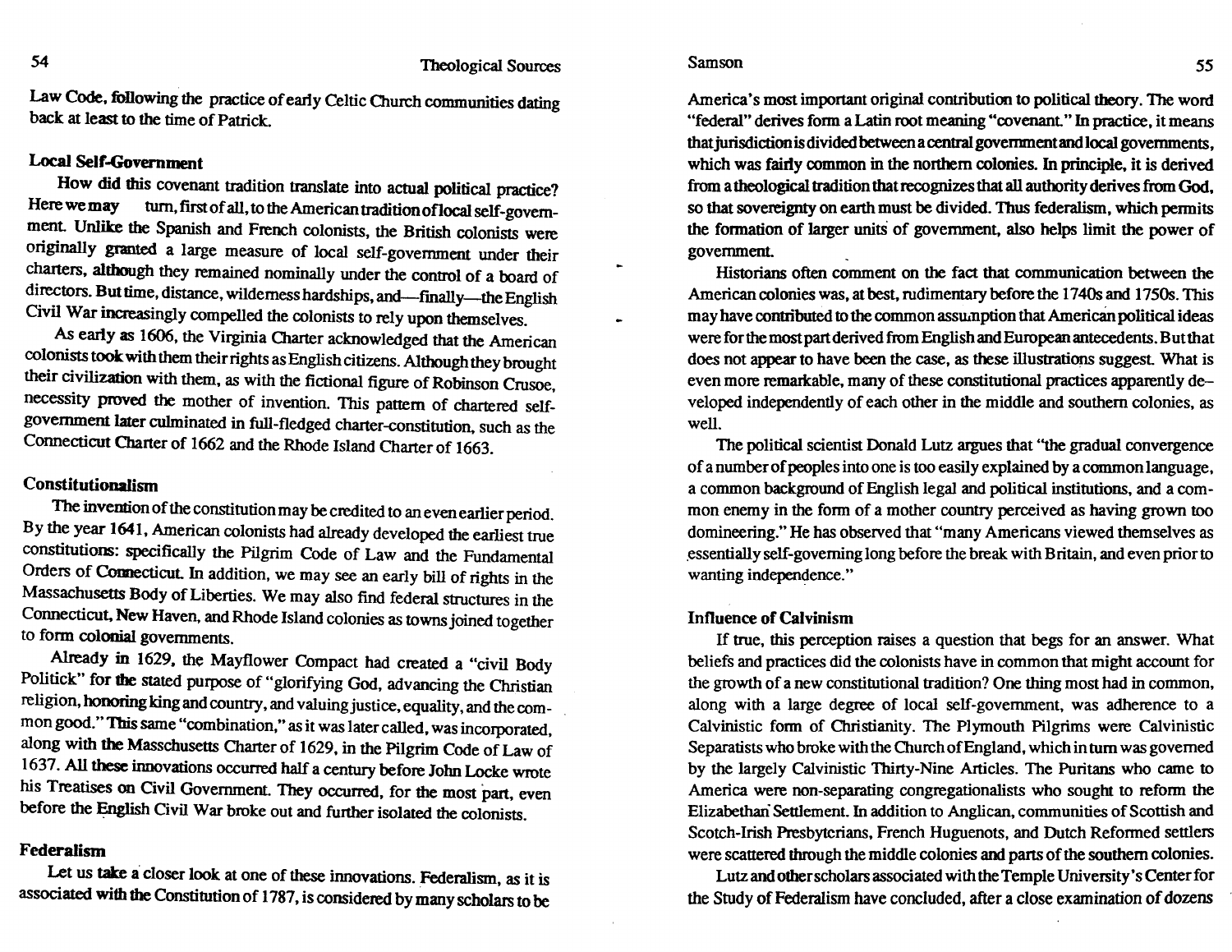#### 56 Theological Sources

of early founding documents, that the written constitution as we know it is primarily and enlargement of one or two of the four foundation elements found in colonial church governments and compacts. Specifically, the modem constitution is an outgrowth of those elements that provided a self -definition of the community and/or a description of its fonn of government

Out of this common core, then. we may then recognize the unfolding of many practices-some with ancient roots--that we today associate with constitutionalism.: a written document, a double agreement among the people and then between the people and their government. federalism. popular sovereignty. majority rule. separation of powers. preambles. bills of rights. frequent elections. a broadly defined electorate. and certain inalienable rights.

This should strike us as remarkable. Here we have self-governing colonists who taxed themselves. passed local ordinances, established or disestablished churches. and held the rights of English citizens.

#### THE ROAD TO INDEPENDENCE

But this leads to another question that begs for an answer. What finally brought these colonists collectively-as one people-to a parting of the ways from the mother country?

The Declaration of Independence specifically cited abuses by the Crown, one of which was the imposition of taxes by Parliament. Gary Amos sees the Declaration as a logical outgrowth of this covenantalism:

Because God made men and gave them their rights, men create governments under God's law to protect those rights. A government that destroys inalienable rights deserts its purpose and forfeits its right to rule. Men must endure bad government but not a tyrannical one.

The other issues were manifold: the navigation Acts, proposals to send Anglican bishops, the extradition of colonists fortrial in England, and finally Parliament's declaration late in 1775 that the Americans were an enemy people. But whatever might be said about the legalities of the war for ind~ pcndence, the colonists had for more than a century considered themselves self-governing people who taxed themselves through their own legislatures. Taxation without their consent they regarded as the very definition of tyranny.

We should not conclude that the patriots of 1776 were reckless anarchists. We may find recklessness aplenty in various incidents. But the colonists

#### generally believed that just as authority is subject to the rule of God's law. so is liberty. The apostle James described the Scripture as "the perfect law of liberty" (Jas. 1:25). Similarly, the apostle Paul counseled: "Stand fast therefore in the liberty wherewith Christ hath made us free..." (Gal. 5:1). These and similar passages were frequently cited in the New England election sennons and thanksgiving sermons that helped preserve the covenant tradition while encouraging public virtue. As the practice spread. they became an important part of a large body of literature that helped forge a common political culture.

#### Liberty and Conscience

The influential Westminister Confession provided a model for religious liberty-or liberty of conscience-in section two of the twentieth chapter:

God alone is lord of the conscience. and hath left it free from the doctrines and commandments of men which are in any thing contrary to his word. or beside it, in matters of faith or worship. So that to believe such doctrines, or to obey such commandments out of conscience (i.e., apart from conscience). is to betray uue liberty of conscience: and the requiring of an implicit faith, and an absolute and blind obedience, is to destroy liberty of conscience, and reason also.

#### Lawfuli Resistance

But many asked, then as now: Is resistance justified? Protestants split over this issue. Martin Luther and Judicious Hooker answered in the negative. But many of the early Calvinists emphasized that various degrees of resistance to tyranny are pennitted where life is endangered or impiety decreed.

In his *Institutes,* John Calvin was led to write: "We are subject to the men who rule over us, but subject only in the Lord. If they command anything against Him let us not pay the least regard to it ... "

The Huguenot tract *Vindiciae contra tyrannos* further developed Calvin's suggestion that tyranny be resisted through lesser magistrates. Thus it anticipated the later American practice. of using elected magistrates and official committees of correspondence to register colonial grievances as well as to discuss possible courses of action.

The concern for procedure—for due process—that characterized much of the colonial resistance illustrates Samuel Rutherford's recommendation that the proper sequence of steps to follow is supplication before flight, and flight before the taking up of anns. Only where supplication fails and flight is out of